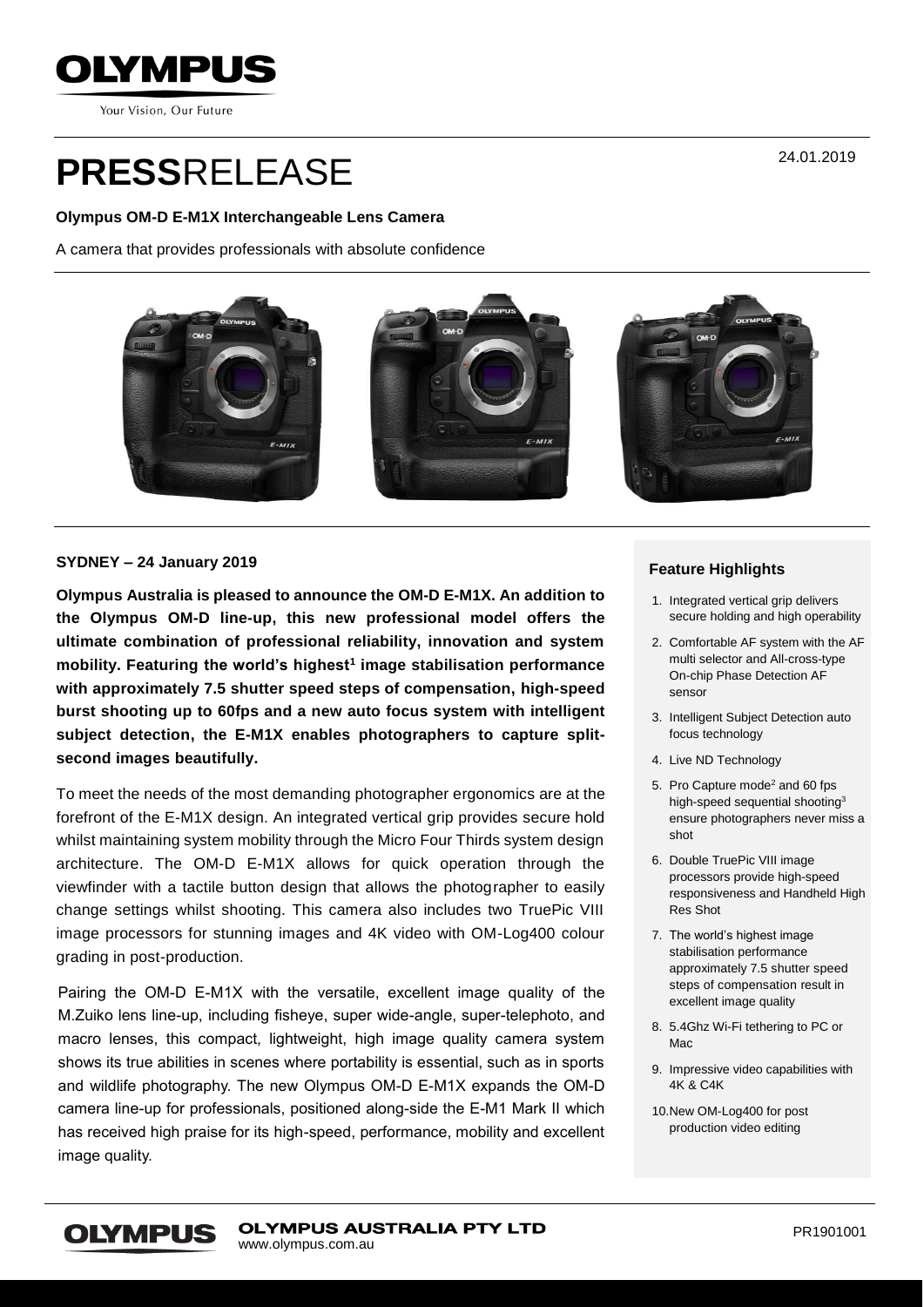# **Key Features**

# **I. Ergonomic Design for Professional Photographers**

### **Excellent grip whether held horizontally or vertically**

To meet demands of professional users this model features an integrated vertical grip design, delivering an improved hand hold with a deep finger rest whether holding the camera horizontally or vertically, and an ergonomic design that reduces fatigue when shooting for long periods of time.

## **Optimal portability for viewfinder shooting**

The layout, shape, and height of all buttons and levers have been completely redesigned to deliver controls that enable users to concentrate on shooting with the viewfinder. A multi selector is included in both the horizontal and vertical positions so that users can quickly shift focus areas while looking through the viewfinder. A new C-LOCK lever is included for locking the controls in the vertical position and locking selected controls only.

## **High magnification, high-speed viewfinder**

The viewfinder features a new optical design with class-leading viewfinder magnification of 0.83x (35mm equivalent). The four-element configuration with aspherical lenses and lenses with a high reflective index enable clear, distortion-free display right up to the edge of the viewfinder. As with OM-D E-M1 Mark II, a 120 fps (progressive system) high-speed frame rate and a mere 0.005 second display time lag are offered for stress-free moving subject photography.

# **Even further advanced durability and reliability**

The weather sealing on OM-D E-M1X has been tested by Olympus' rigorous in-house splash proof tests to beyond the industry standard IPX1 testing, to ensure the camera meets the needs of professional photographers no matter what conditions they find themselves in. Dust, splash, and freeze proof (-10°C) performance is maintained when connected to the remote cable, microphone, and headphone jacks. The SSWF (Super Sonic Wave Filter) which vibrates at 30,000 times per second to remove dust and dirt from the sensor features a new coating to further reduce the possibility of dust or dirt by an additional 10% compared to previous models. The construction of the E-M1X is designed to put photographer's mind at ease with a shutter capable of  $400,000$  times<sup>4</sup> actuations and the ability to dissipate heat when shooting movies and during sequential shooting in very hot conditions which can typically cause the temperature to rise and limit functionality.

# **High-capacity battery**

The OM-D E-M1X is equipped with a cartridge battery insertion system with the capacity for two BLH-1 lithium-ion batteries (used also on the OM-D E-M1 Mark II). Users can capture up to approximately 870 shots<sup>5</sup> and easily replace the batteries even when the camera is attached to a monopod or tripod. This is also the first camera in the world<sup>5</sup> to support USB PD (power delivery), and power supply to the camera from a maximum 100 W USB PD standard power source. This makes it possible to charge the two BLH-1 batteries in the camera body in approximately two hours.













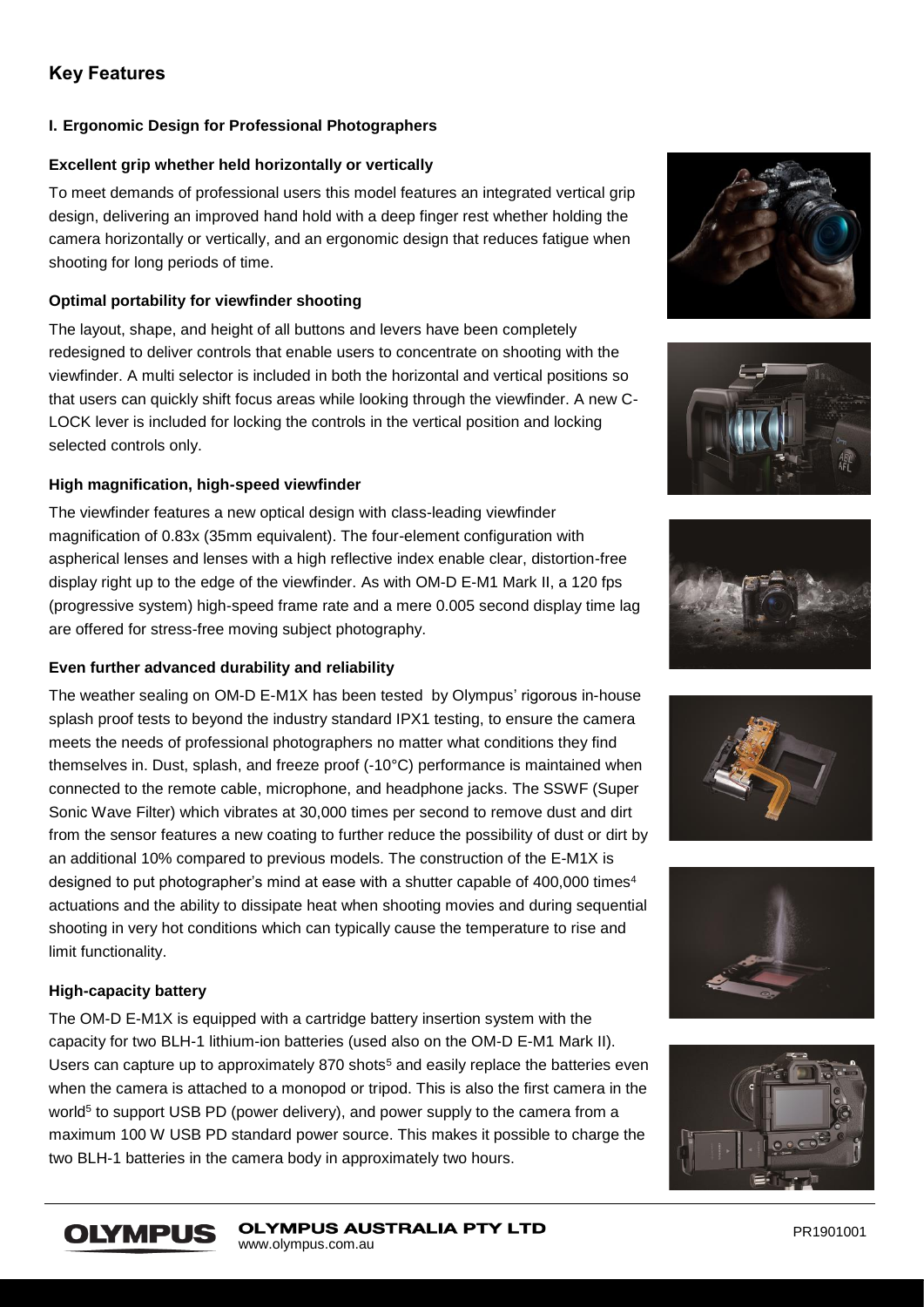# **II. Comfortable AF System Thanks to the AF Multi Selector with All-cross-type On-chip Phase Detection AF Sensor**

#### **Quickly shift the AF area with a multi selector**

A multi selector is included in both the horizontal and vertical positions on the OM-D E-M1X so that users can quickly shift the AF area while looking through the viewfinder. This feature makes it possible to smoothly shift AF areas during sequential shooting and video recording.

# **121-point All-cross-type On-chip Phase Detection AF sensor for greater freedom over composition**

The popular 121-point All-cross-type On-chip Phase Detection AF sensor from the OM-D E-M1 Mark II has also been adopted in this model for accurate and greater freedom over focusing in various compositions. Olympus On-chip Phase Detection AF delivers not only Live View images, but also utilizes AF information from recorded images to enable quick tracking of unpredictable subject movement and changes in subject speed. The AF low light limit when an F1.2 lens is attached<sup>7</sup> is -6 EV, for high-precision focusing in both dark scenes and low-contrast subjects.

## **Various AF modes**

Various AF modes are available on the OM-D E-M1X to meet the needs of pro photographers, including AF Target mode and AF area position settings when holding the camera vertically or horizontally, turning the focusing ring in C-AF AF to instantly switch to manual focus using C-AF+MF, etc. The new 25-point group target and custom AF target been added in AF Target settings to allow the photographer greater control over the AF size and shape of the AF area.

# **III. Pro Capture Mode and 60 fps High-Speed Sequential Shooting Ensure Photographers Never Miss a Shot**

# **60 fps high-speed sequential shooting at 20.4 million effective pixel and RAW recording**

This model features high-speed sequential shooting at a maximum of approximately 60 fps for capturing scenes in high definition that the human eye cannot see. The 60 fps high-speed sequential shooting and maximum approximate 18 fps AF/AE tracking highspeed sequential shooting can both be used in silent mode for shooting at concerts and sporting events where users do not want to disturb others with the sound of the shutter.

# **Pro Capture Mode - no blackouts, RAW shooting support**

Pro Capture Mode records up to 35 frames retroactively from when the shutter button is released with no blackouts (image loss) during shooting, recording at 20 million pixels and offers support for RAW mode. This feature has received high praise from pro photographers since its introduction on the OM-D E-M1 Mark II and is effective for capturing artistic shots of subjects that move unpredictably.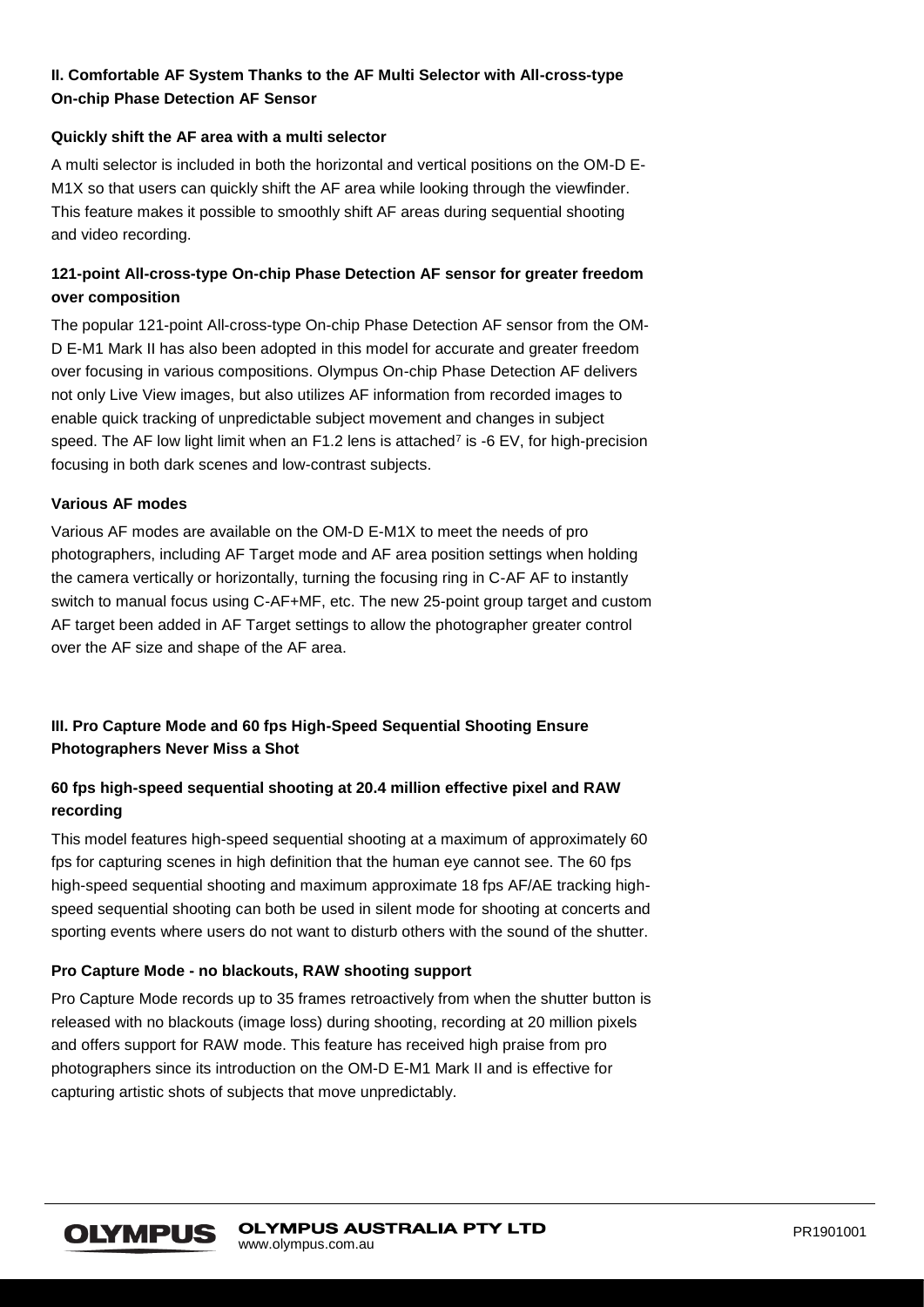# **IV. Double TruePic VIII Image Processors Provide High-Speed Responsiveness and Handheld High Res Shot**

#### **Double TruPicVIII high-speed image processors**

This design enables quicker start-up times, recovery from sleep mode and two highspeed UHS-II SD card slots for overall high-speed responsiveness. This not only contributes to a faster camera, but also enables the latest shooting functions such as Handheld High Res Shot, Live ND, and Intelligent Subject Detection AF.

## **Handheld High Res Shot - long awaited by landscape photographers**

In addition to ultra high-resolution maximum 80M<sup>8</sup> images that can be captured in Tripod High Res Shot, Handheld High Res Shot is now available on the OM-D E-M1X, due to many requests from landscape photographers. This feature is particularly useful for capturing high-definition shots in locations where it is impossible to use a tripod, such as when moving from place to place while hiking.

## **Live ND delivers slow shutter speed effects**

Live ND is included on the OM-D E-M1X for slow shutter speed effects as though using an ND filter. This new technology combines multiple exposed images to attain slow shutter effects. It is also possible to check the slow shutter effects in the viewfinder before shooting for improved efficiency. Effects can be set in five levels: ND2 (equivalent to one shutter speed step), ND4 (2 steps), ND8 (3 steps), ND16 (4 steps), and ND32 (5 steps).

## **Intelligent Subject Detection AF developed through deep learning technology**

Deep learning, a type of Artificial Intelligence (AI), was utilised to develop the algorithms in this function. It detects three different types of subjects, including motorsports, airplanes, and trains, focusing on and tracking the optimal area. For example, it sets a pinpoint focus on the driver's helmet during motorsports, automatically detecting the subject, enabling improved autofocus precision so users can focus on the composition.

# **V. The World's Highest Image Stabilisation Performance Approximately 7.5 Shutter Speed Steps of Compensation Result in Excellent Image Quality**

# **The highest image stabilisation compensation performance when combined with M.Zuiko Digital ED 12-100mm F4.0 IS PRO**

The OM-D E-M1X's new gyro sensor enables 5-axis sync IS, which delivers a maximum of approximately 7.0 shutter speed steps of compensation performance<sup>9</sup> when using the body alone, and the world's highest approximately 7.5 shutter speed steps of compensation when combined with the M.Zuiko Digital ED 12-100mm F4.0 IS PRO lens. This feature makes handheld shooting possible at lower shutter speeds than ever before, which is perfect for night-time and indoor shooting.

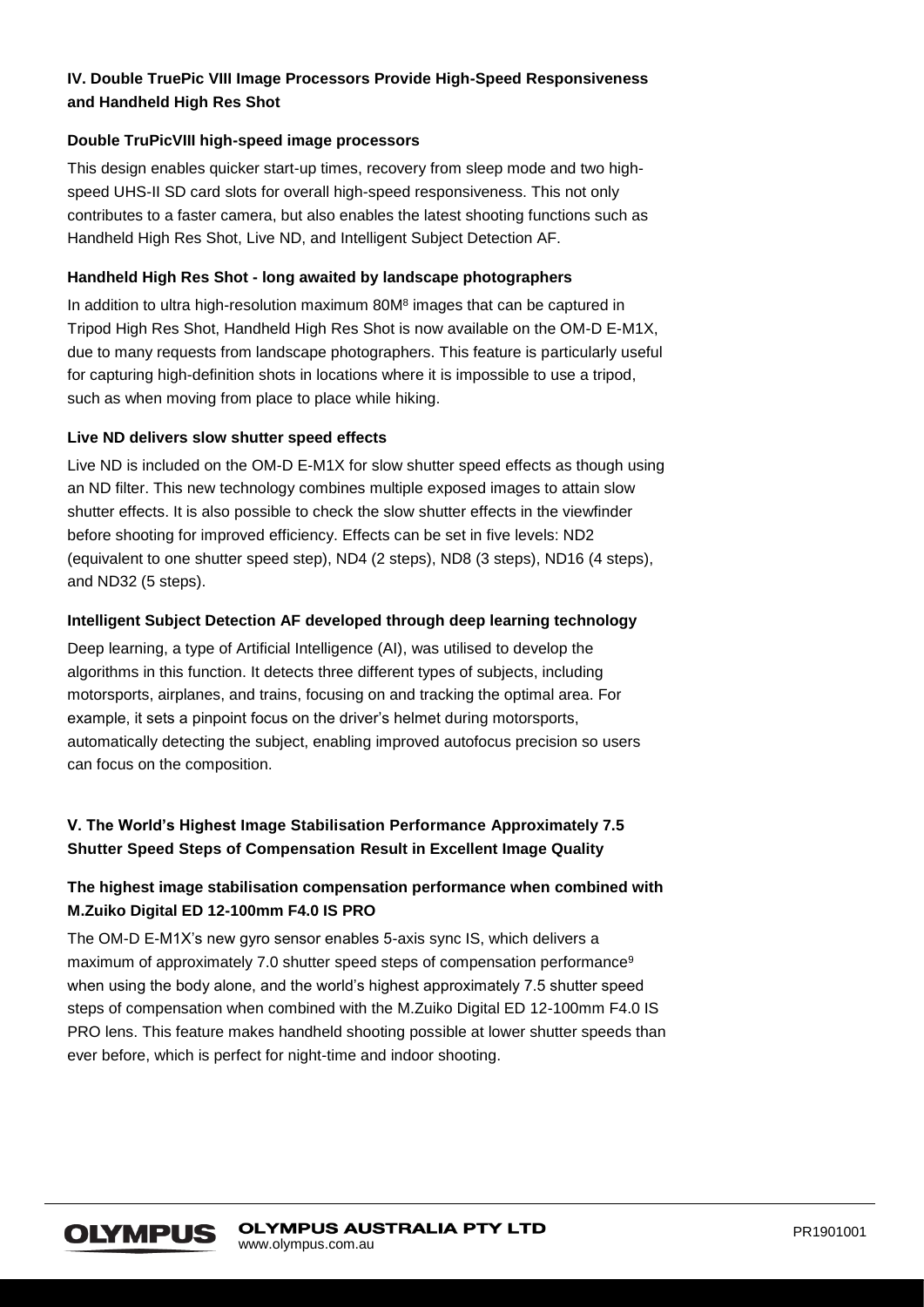# **Additional Key Features**

# **Equipped with the Field Sensor System and built-in GPS for adding location information to images**

The OM-D E-M1X contains a built-in GPS sensor, temperature sensor, manometer and compass, collectively known as 'field sensors'. In addition to location information such as longitude and latitude, these sensors detect and record the temperature, elevation, and direction of the camera for adding detailed shooting information to images.

## **Anti-flicker shooting and flicker scan**

With anti-flicker shooting, the camera detects the flicker frequency of artificial light sources such as fluorescent lighting and activates the shutter at peak brightness to do away with uneven exposures and uneven colouring between sequential frames. Flicker scan suppresses striped patterns that can occur when using Silent Mode (electronic shutter) and when shooting movies, so that users can fine tune the shutter speed.

## **Olympus Capture supports wireless image transfer**

Olympus Capture camera control software now supports transfer of recorded images over Wi-Fi. This new feature makes it possible to transfer images wirelessly to a computer when shooting in the studio without connecting a USB cable. Both 2.4 GHz and high-speed communication 5 GHz bandwidths are available. For details, see the Olympus Capture website.

## **Both handheld 4K and cinema 4K are supported**

The powerful 5-axis IS and electronic stabilisation enable refined handheld 4K and cinema 4K video recording. Image stabilisation effect can be selected from three levels depending on the photographer's posture and movement.

# **OM-Log400 shooting for situations where lighting conditions change easily**

The OM-D E-M1X supports OM-Log400 shooting, which allows for shooting without loss of details in shadows and highlights, and without blowouts, along with post production colour grading for a high degree of freedom over video.

#### **High-speed movie (120 fps) compatibility**

120 fps high-speed movies are now supported in Full HD. Slow-motion playback can make for more impressive imaging expressions.

#### **Olympus Workspace image management software**

This image management software delivers authentic image viewing and editing functions. RAW processing preview speed is now faster to streamline the post-shooting workflow. The rating function has also been improved for speedy selection of the best shots from large collections of images. A multiwindow environment is now supported along with other comfortable controls for a more satisfying work process. Olympus Workspace can be downloaded free of charge for users who own an Olympus camera. For details, see the Olympus Workspace website.